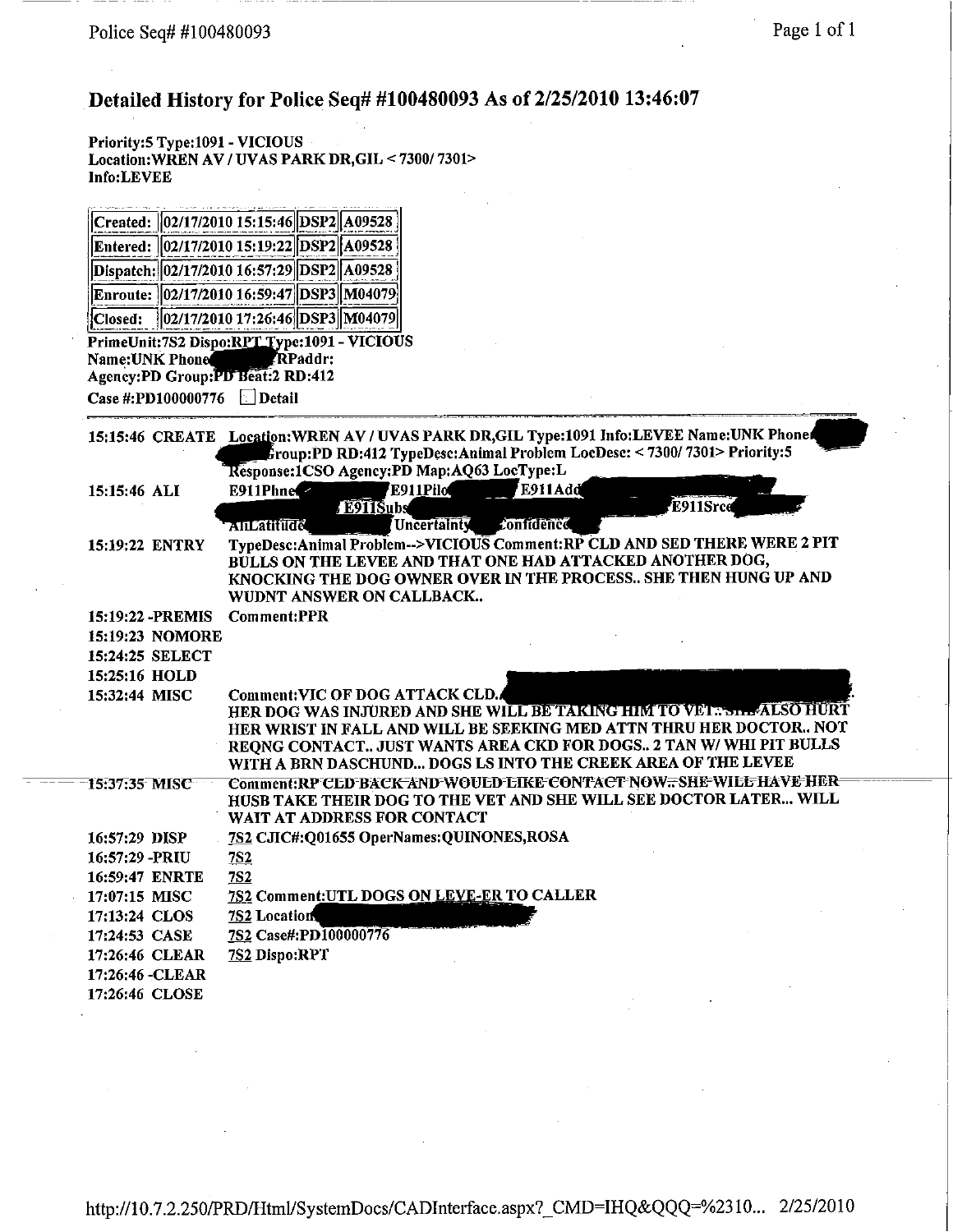|               |              | <b>Incident Report</b>            |                     |                            |                                  |               |                |                      |         | 10-776                             |                      | Supplement No<br>ORIG |
|---------------|--------------|-----------------------------------|---------------------|----------------------------|----------------------------------|---------------|----------------|----------------------|---------|------------------------------------|----------------------|-----------------------|
|               |              | <b>GILROY POLICE DEPARTMENT</b>   |                     |                            |                                  |               |                |                      |         |                                    |                      |                       |
|               |              |                                   |                     | Address                    | 7301 HANNA ST                    |               |                |                      |         | <b>Reported Date</b><br>02/17/2010 |                      |                       |
|               |              |                                   |                     | City, State Zipcode        | GILROY, CA 95020                 |               |                |                      |         | Nature of Call<br><b>ANIMAL</b>    |                      |                       |
|               |              |                                   |                     | Address 2                  |                                  |               |                |                      | Officer | QUINONES, ROSA                     |                      |                       |
|               |              |                                   |                     | Phone Number<br>Fax Number | $408 - 846 - 0300$               |               |                |                      |         |                                    |                      |                       |
|               |              |                                   |                     |                            | 408-846-0339                     |               |                |                      |         |                                    |                      |                       |
|               |              | <b>Administrative Information</b> |                     |                            |                                  |               |                |                      |         |                                    |                      |                       |
| Agency        |              |                                   |                     |                            | Report No                        | Supplement No |                | <b>Reported Date</b> |         | <b>Reported Time</b>               | <b>CAD Call No</b>   |                       |
| <b>Status</b> |              | GILROY POLICE DEPARTMENT          |                     | Nature of Call             | $10 - 776$                       | ORIG          |                | 02/17/2010           |         | 15:19                              | 100480093            |                       |
|               |              | REPORT TO FOLLOW                  |                     |                            | All Other Animal Related Reports |               |                |                      |         |                                    |                      |                       |
| Location      |              | UVAS PARK DR/WREN AV              |                     |                            |                                  |               | City<br>GILROY |                      |         | ZIP Code                           |                      | <b>Rep Dist</b>       |
| Area          | Beat         | From Date                         |                     | From Time                  | Officer                          |               |                |                      |         | 95020                              |                      | CO44/<br>Assignment   |
| $\mathbf{1}$  | $\mathbf{1}$ |                                   | 02/17/2010          | 15:19                      | Q01655/QUINONES, ROSA            |               |                |                      |         |                                    |                      | Team 3                |
| Entered by    |              | Assignment                        | <b>RMS Transfer</b> |                            | <b>Approving Officer</b>         |               |                | <b>Approval Date</b> |         |                                    | <b>Approval Time</b> |                       |
| Q01655        |              | Team 3                            | Successful          |                            | C00853                           |               |                | 02/23/2010           |         |                                    | 12:35:07             |                       |
|               |              | <b>Person Summary</b>             |                     |                            |                                  |               |                |                      |         |                                    |                      |                       |
| invi          | Invl No      | Type                              | Name                |                            |                                  |               |                | MNI                  | Race    | Sex                                | <b>DOB</b>           |                       |
| <b>INV</b>    | 1            | I.                                | KNAPP, DORIS        |                            |                                  |               |                | 241276               | W       | F                                  |                      |                       |
|               |              | <b>Summary Narrative</b>          |                     |                            |                                  |               |                |                      |         |                                    |                      |                       |

 $\bar{\mathcal{A}}$ 

Two pitbull dogs attacked Inv.'s dog and caused her to fall on the levee.

| <b>Report Officer</b>            | Printed At              |                 |
|----------------------------------|-------------------------|-----------------|
| $\sqrt{Q01655/QU1NONES}$<br>ROSA | 15:50<br>/08/2010<br>04 | Page<br>оt<br>- |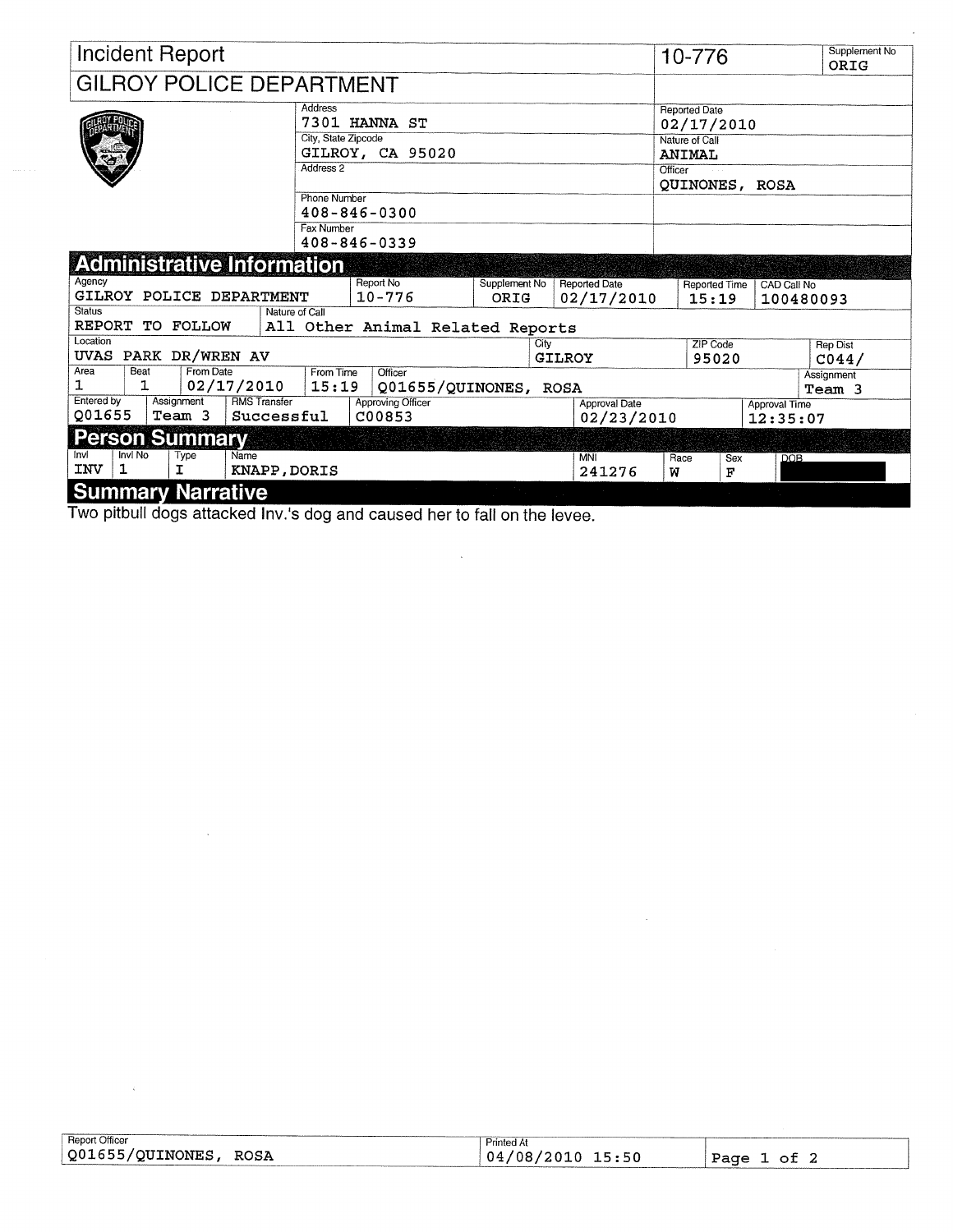| <b>Incident Report</b>                                                                                                  |                           | 10-776 |               |               | Supplement No<br>ORIG |
|-------------------------------------------------------------------------------------------------------------------------|---------------------------|--------|---------------|---------------|-----------------------|
| <b>GILROY POLICE DEPARTMENT</b>                                                                                         |                           |        |               |               |                       |
| <b>INVOLVED 1: KNAPP, DORIS</b>                                                                                         |                           |        |               |               |                       |
| Involvement<br>Invl No<br>Name<br>Type<br>INVOLVED<br>Individual<br>ı<br>KNAPP, DORIS                                   |                           |        | MNI<br>241276 | Race<br>WHITE |                       |
| Sex<br><b>DOB</b><br>Age<br>Juvenile?<br>Height<br>Weight<br>FEMALE<br>70<br>5'02''<br>No.<br>150#<br><b>Hair Color</b> |                           |        |               |               |                       |
| GRAY/SILVER/SALT AND PEPPER/PARTIAL GRAY                                                                                | Eye Color<br><b>GREEN</b> |        |               |               |                       |
| Type<br>Address<br>HOME<br><b>BRISTLECONE CT</b>                                                                        | City<br>GILROY            |        | State         | CALIFORNIA    |                       |
| Phone Type<br>Phone No<br>HOME                                                                                          |                           |        |               |               |                       |
| Employer/School<br>Position/Grade                                                                                       |                           |        |               |               |                       |
| <b>Narrative</b>                                                                                                        |                           |        |               |               |                       |

SUMMARY:

On 2-17-10 at approximately 1657 I responded to the levee on Wren Ave. and Uvas Creek to check on two vicious<br>pitbulls. I was unable to locate the dogs I then responded to Bristlecone and made contact with Inv. Doris Knapp. Knapp was very upset she believed her wrist was possibly broken. She said she was walking her dog on the levee when two lose pitbulls attacked her dog. She said one pitbull was attacking her dog from behind and the other one was biting her dog on the neck. She said she fell in the process. She said they had to strike the pitbull with a rock in order for it to release her dog.

Knapp said the pitbulls were about five years old, light tan color with white on the face. Knapp's husband took their dog to the vet and found their dog had a bite on its neck. She said she would be going to the hospital to get her wrist checked.

| Report Officer                     | $-1$<br><b>Printed At</b> |                 |
|------------------------------------|---------------------------|-----------------|
| $\sqrt{Q01655/QU1}$ NONES,<br>ROSA | $/08/2010$ 15:50<br>'04,  | Page<br>ot<br>4 |
|                                    |                           |                 |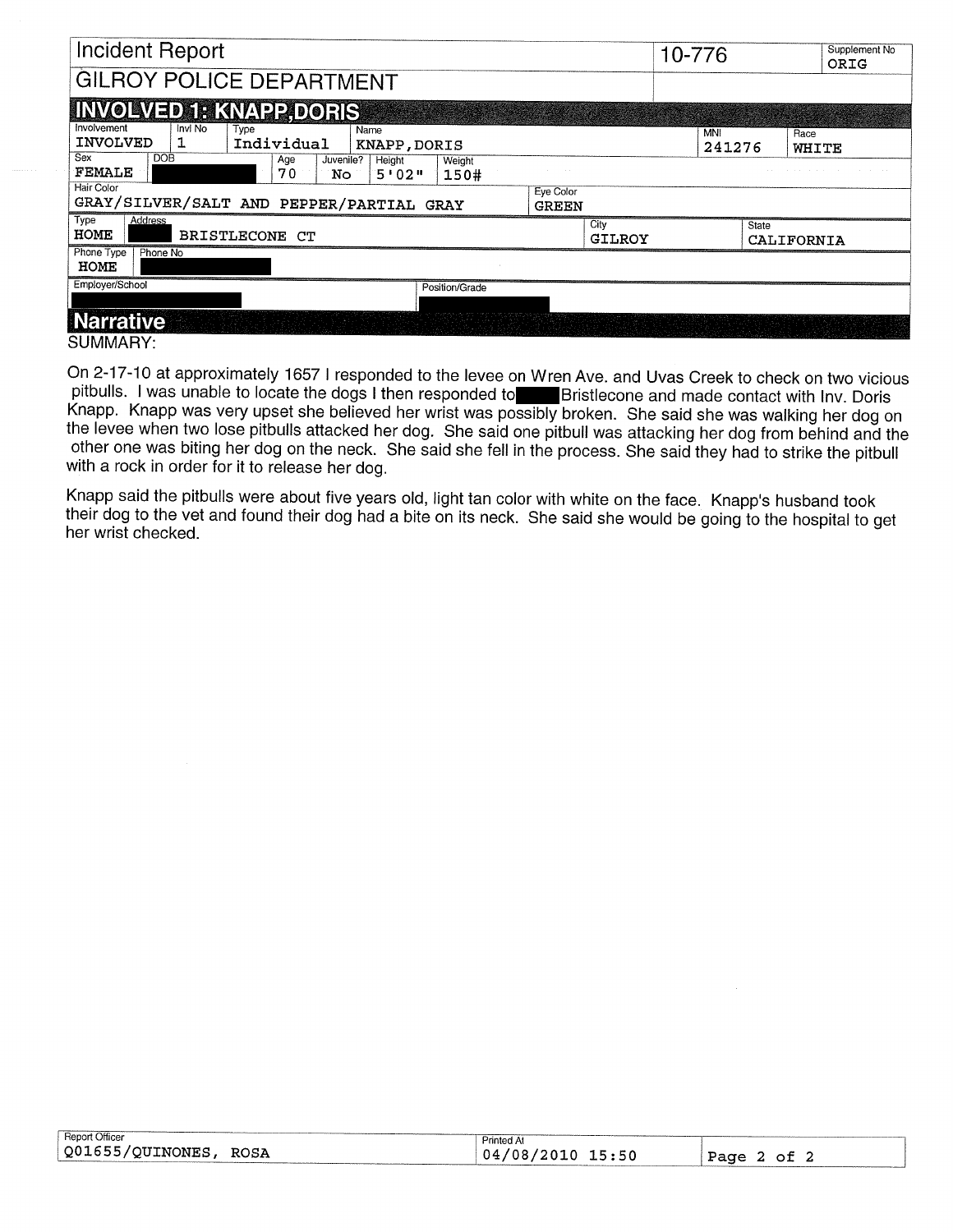| <b>Incident Report</b>                                                  |                                                    |                                    |                       |                      |                           | 10-776                             |                          | Supplement No<br>0001               |
|-------------------------------------------------------------------------|----------------------------------------------------|------------------------------------|-----------------------|----------------------|---------------------------|------------------------------------|--------------------------|-------------------------------------|
| <b>GILROY POLICE DEPARTMENT</b>                                         |                                                    |                                    |                       |                      |                           |                                    |                          |                                     |
|                                                                         | Address<br>7301 HANNA ST<br>City, State Zipcode    |                                    |                       |                      |                           | <b>Reported Date</b><br>02/22/2010 |                          |                                     |
|                                                                         | GILROY, CA 95020                                   |                                    |                       |                      |                           | Nature of Call<br><b>ANIMAL</b>    |                          |                                     |
|                                                                         | Address 2                                          |                                    |                       |                      |                           | Officer<br>CABATINGAN, MARIA       |                          |                                     |
|                                                                         | Phone Number<br>$408 - 846 - 0300$                 |                                    |                       |                      |                           |                                    |                          |                                     |
|                                                                         | <b>Fax Number</b><br>$408 - 846 - 0339$            |                                    |                       |                      |                           |                                    |                          |                                     |
| <b>Administrative Information</b>                                       |                                                    |                                    |                       |                      |                           |                                    |                          |                                     |
| Agency<br>GILROY POLICE DEPARTMENT                                      | Report No<br>$10 - 776$                            |                                    | Supplement No<br>0001 | <b>Reported Date</b> | 02/22/2010                | Reported Time<br>15:19             | CAD Call No<br>100480093 |                                     |
| <b>Status</b><br>REPORT TO FOLLOW                                       | Nature of Call<br>All Other Animal Related Reports |                                    |                       |                      |                           |                                    |                          |                                     |
| Location<br>PARK DR/WREN AV<br>UVAS                                     |                                                    |                                    |                       | City<br>GILROY       |                           | ZIP Code<br>95020                  |                          | <b>Rep Dist</b><br>CO <sub>44</sub> |
| Area<br>Officer<br>Beat<br>1<br>1                                       | C03975/CABATINGAN, MARIA                           |                                    |                       |                      | Assignment<br>Team 1      | Entered by<br>C03975               | Assignment<br>Team 1     |                                     |
| <b>RMS Transfer</b><br><b>Approving Officer</b><br>Successful<br>C00853 |                                                    | <b>Approval Date</b><br>02/23/2010 |                       |                      | Approval Time<br>12:35:24 |                                    |                          |                                     |
| <b>Summary Narrative</b>                                                |                                                    |                                    |                       |                      |                           |                                    |                          |                                     |
| Supplement                                                              |                                                    |                                    |                       |                      |                           |                                    |                          |                                     |

## **Narrative**

Case 10-776 Supplement  $2/22/10$ Cabatingan

On 2/18/10, I called VIC Doris Knapp at the phone number provided and left a message. On 2/22/10, I called Knapp and spoke with her over the phone.

Knapp told me she went to the doctor

Knapp's dog, "Genghis" a 12-year old male Chowchow mix was bitten on the neck and the rear. He went to the vet and had several puncture wounds on the neck and hind back area. He was given antibiotics. According to Knapp one of the Pit Bulls went for the neck, while the other went for the hind area. They tried dragging the victim's dog towards the creek area.

Knapp said both Pit Bulls were light tan with white faces. Neither dog was wearing a collar. There was also another small breed dog with them, possibly a dark brown Chihuahua mix.

At this time, it is unknown where the suspects dogs live or who they belong to.

| Report Officer                          | <sup>O</sup> rinted      |                        |
|-----------------------------------------|--------------------------|------------------------|
| C03975/CABATINGAN<br>MARIA<br>_________ | ./08/2010<br>15:50<br>04 | Page<br>ി <del>പ</del> |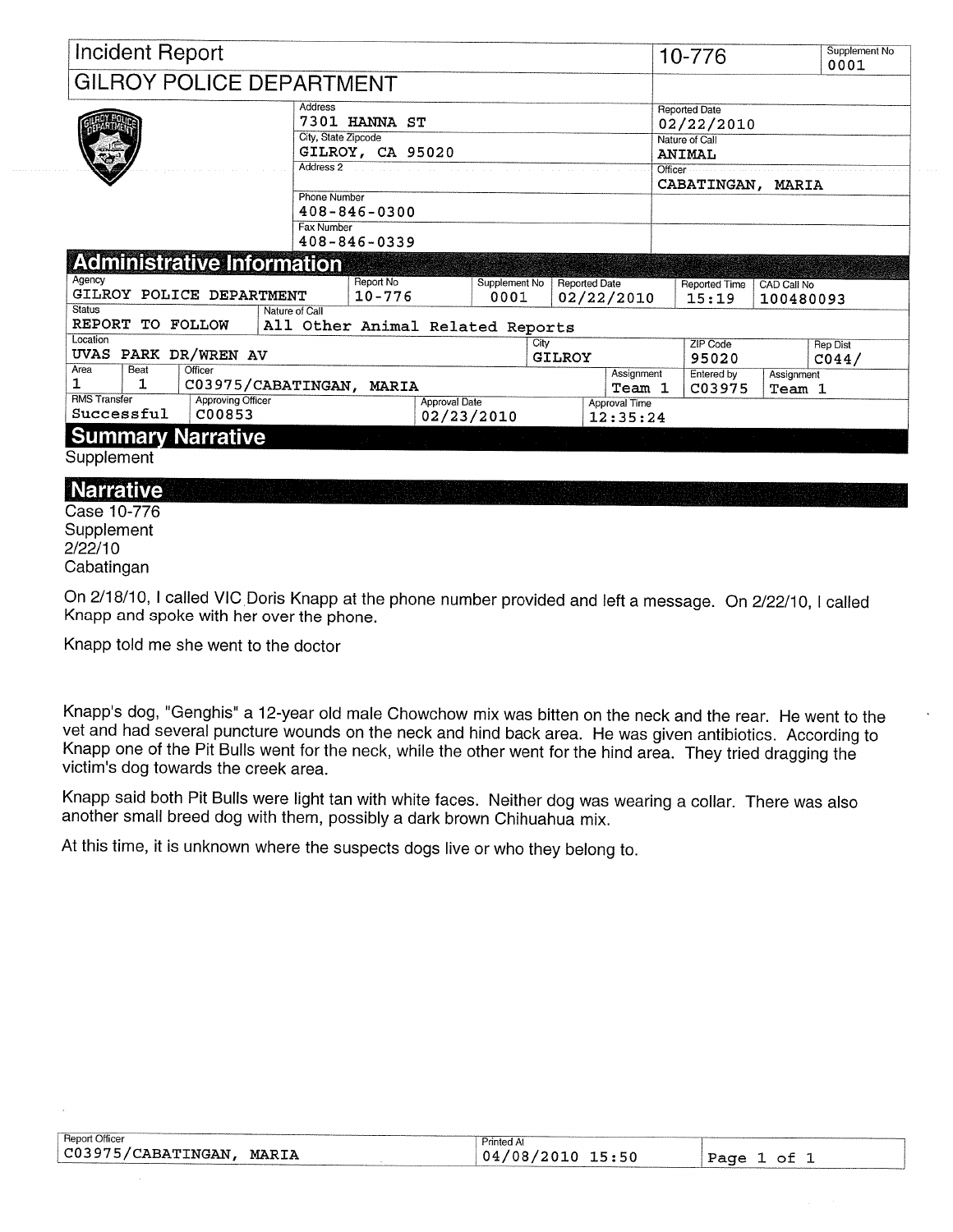#### **Inbound call to 911**

CHP Dispatcher: Thank you, Highway Patrol with a transfer call.

| Dispatcher 1: | Gilroy 911. What is your emergency?                                                                                                                                   |
|---------------|-----------------------------------------------------------------------------------------------------------------------------------------------------------------------|
| Caller 1:     | There's a dog attack on the levee.                                                                                                                                    |
| Dispatcher 1: | Hi excuse me what Mam, what are you reporting? What's your emergency?                                                                                                 |
| Caller 1:     | There's a dog attack on the levee.                                                                                                                                    |
| Dispatcher 1: | Who's being attacked?                                                                                                                                                 |
| Caller 1:     | Um, well it was attacking another dog and knocked a lady over. There is just, my<br>concern is there is two pit bulls and a little dog running free on the levee, and |
| Dispatcher 1: | Okay, mam those are two completely different things: a dog attacking another dog and<br>just a dog running at large. Is the dog attacking another dog right now?      |
| Caller 1:     | Okay, I just want you to know that there are two pit bulls running around, causing<br>problems on the levee. That's all I want you to let you know. Thank you.        |
| Dispatcher 1: | Okay, is the pit bull the one that attacked the other dog?                                                                                                            |
| Caller 1:     | Ya.                                                                                                                                                                   |
| Dispatcher 1: | And what part of the levee is this at?                                                                                                                                |
| Caller 1:     | It's right at the end of Wren Ave. I just think it could lead to further problems, that's all,<br>thank youbitch                                                      |
| Dispatcher 1: | Excuse me?                                                                                                                                                            |
|               | (END OF CALL)                                                                                                                                                         |

# **Inbound call to 911**

Dispatcher 2: 911 emergency.

Caller 2: Hi, uh how do I get animal control? I was out walking my dog on the levee at Uvas and Wren and two pit bulls off leash came after our dog and in the process I fell, and I have probably a fractured rib/or ah wrist from it. And those dogs would not let go, we kicked,

Dispatcher 2: Okay.

Caller 2: fired a big stone, but animal control or somebody needs to get over there because they are off leash and the next person with kids or dogs are going to be the same victim.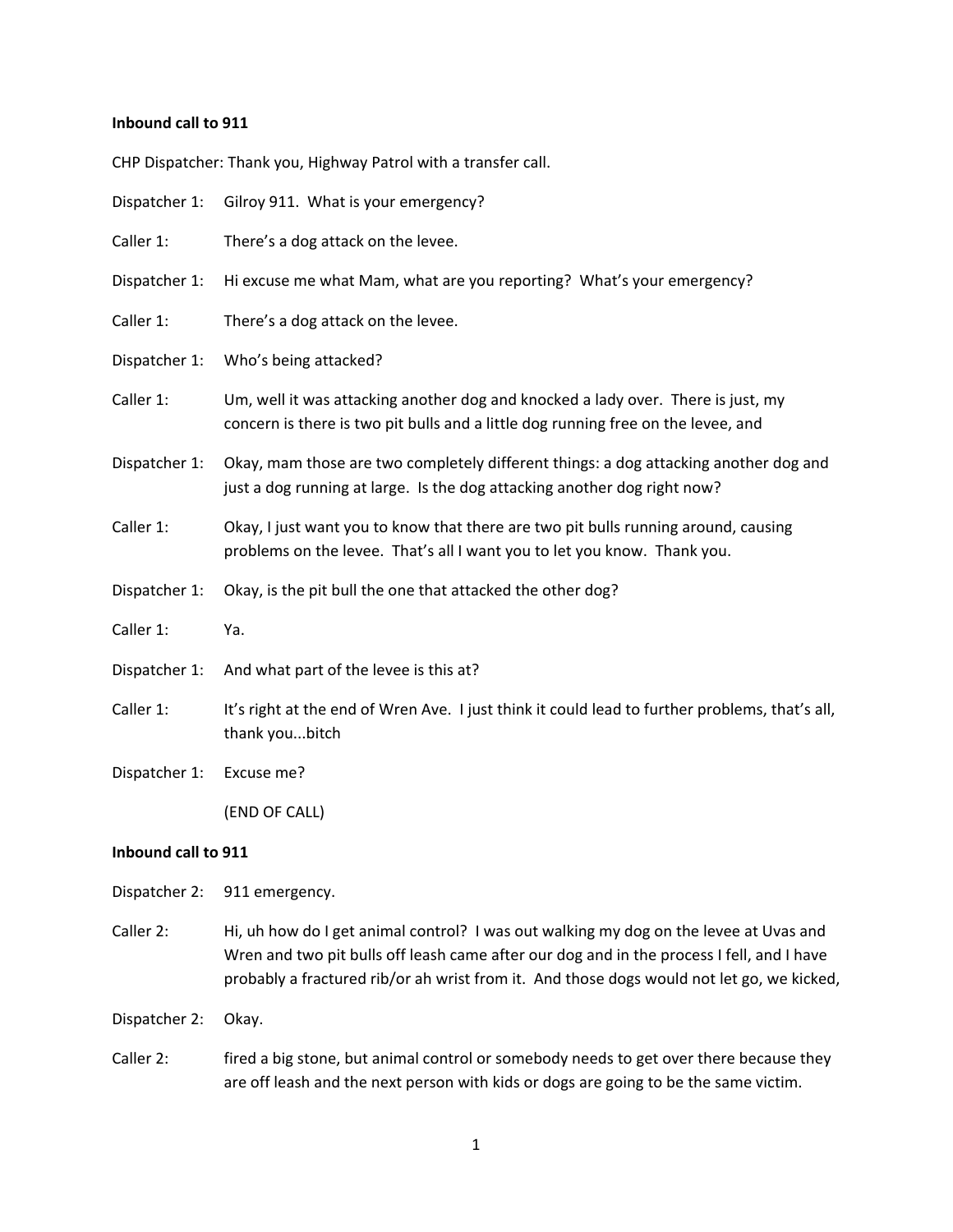Dispatcher 2: Okay. Are, Did you make it home okay?

- Caller 2: Well, fortunately a friend came along in a car and she just brought me home, and now I'm gonna have to address the issue of the wrist and we're gonna have to take the dog to the vet.
- Dispatcher 2: Okay, and you are, you're, so you are okay? You're home now?

Caller 2: I am home.

- Dispatcher 2: Okay. Okay and um
- Caller 2: But I just don't want those dogs running there
- Dispatcher 2: Yeah.
- Caller 2: because somebody else is going to be victim of the same thing
- Dispatcher 2: Okay, can you hold on for just a second, okay?
- Caller 2: M‐mm
- Dispatcher 2: Hang on
- Call placed on hold

## **Continuation of Inbound call to 911**

|               | Dispatcher 1: Hi, you're reporting an emergency?                                                                                                                               |
|---------------|--------------------------------------------------------------------------------------------------------------------------------------------------------------------------------|
| Caller 2:     | Well, I want animal control or someone, as I told the lady, I was walking the dog on the<br>levee at Uvas and Wren and two pit bulls off leash came after us and they attacked |
| Dispatcher 1: | Okay, but you're not there now? So there is no emergency? This has already<br>happened?                                                                                        |
| Caller 2:     | This has happened, and some good Samaritan came along and picked us up to deliver<br>me at home but I think I have a fractured wrist out of the deal and the dog is            |
| Dispatcher 1: | Okay, mam, I'm just trying to determine whether you're reporting an emergency right<br>now because you called 911                                                              |
| Caller 2:     | No, and I told the lady before that I                                                                                                                                          |
| Dispatcher 1: | Okay, that's fine                                                                                                                                                              |

Caller 2: that I'm interested in animal control going out and getting those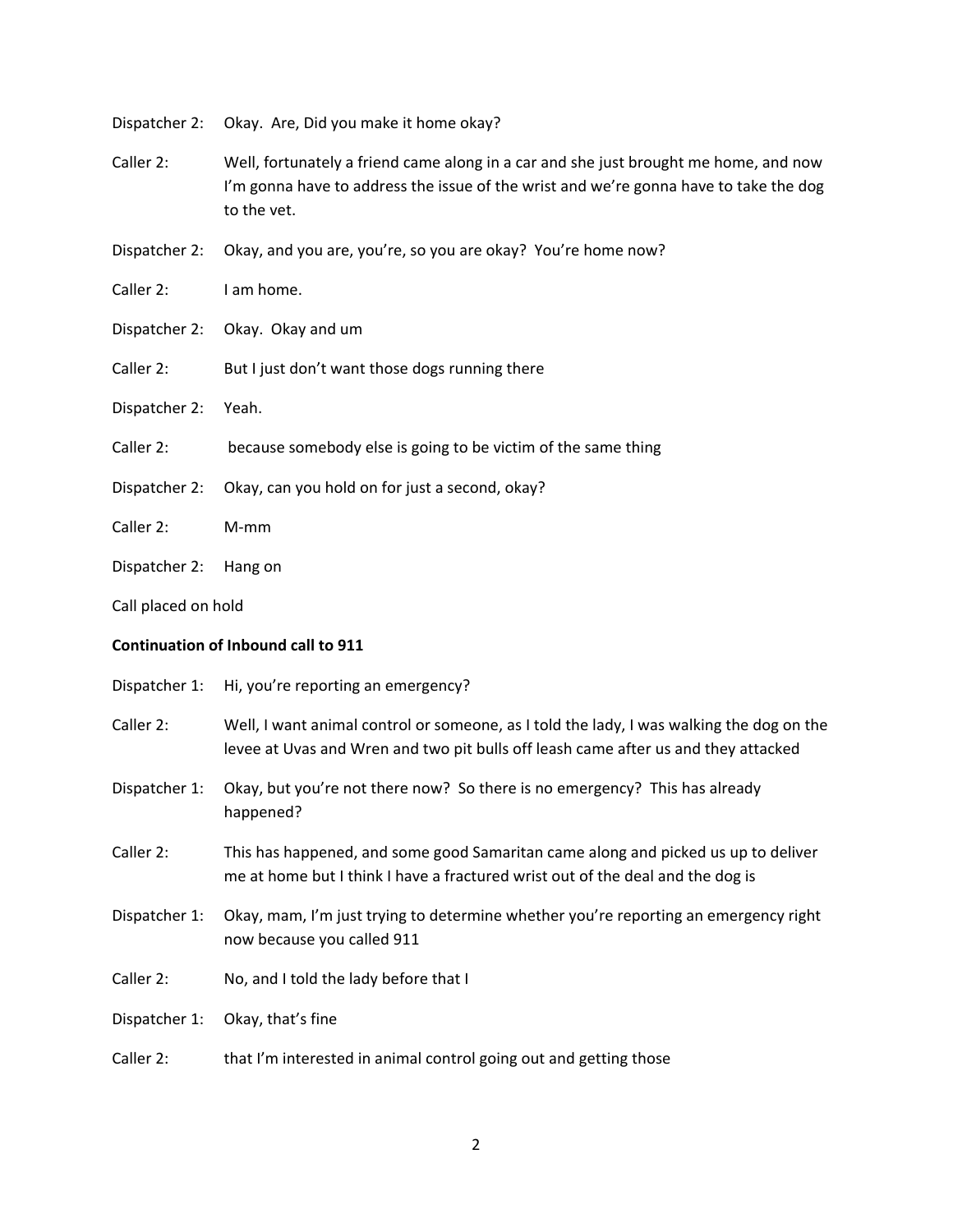| Dispatcher 1: | Okay, that's fine, but mam you dialed 911 so I need to determine whether or not you<br>have an emergency because we put all calls on hold to pick this up. So, right now you're<br>reporting that this is something that happened a few minutes ago at Uvas and Wren? |
|---------------|-----------------------------------------------------------------------------------------------------------------------------------------------------------------------------------------------------------------------------------------------------------------------|
| Caller 2:     | That's correct.                                                                                                                                                                                                                                                       |
| Dispatcher 1: | Okay, and is your dog injured?                                                                                                                                                                                                                                        |
| Caller 2:     | Yes.                                                                                                                                                                                                                                                                  |
| Dispatcher 1: | Okay. Is he, are you going to be taking him to the vet?                                                                                                                                                                                                               |
| Caller 2:     | We are.                                                                                                                                                                                                                                                               |
| Dispatcher 1: | Okay, and                                                                                                                                                                                                                                                             |
| Caller 2:     | My big concern is to prevent it happening to somebody else because they are off leash<br>and there are little kids and there are other people walking dogs on that levee.                                                                                             |
| Dispatcher 1: | Okay, now when you say off leash, um does that mean there is an owner present and<br>just not (inaudible)                                                                                                                                                             |
| Caller 2:     | We couldn't figure out if there was an owner, nobody claimed the dog.                                                                                                                                                                                                 |
| Dispatcher 1: | Nobody claimed the dog, okay.                                                                                                                                                                                                                                         |
| Caller 2:     | No, we got a big circle of people, but nobody claimed the dog.                                                                                                                                                                                                        |
| Dispatcher 1: | Okay, and what were the colors on the dog?                                                                                                                                                                                                                            |
| Caller 2:     | They were a light tan pit bull with a little bit of white on them, there were two of them.                                                                                                                                                                            |
| Dispatcher 1: | Okay, and they both looked similar, light tan/little bit of white?                                                                                                                                                                                                    |
| Caller 2:     | Ya, m-mm.                                                                                                                                                                                                                                                             |
| Caller 3:     | (in background) Tell them they ran down to the creek                                                                                                                                                                                                                  |
| Caller 2:     | And then we finally, they kicked at em and finally threw stones at em and they ran down<br>toward the creek. And there was a little, I think, Dacshund runnin' with em.                                                                                               |
| Dispatcher 1: | Okay, so they were last seen running into the creek. And that was right near the<br>intersection Wren and Uvas?                                                                                                                                                       |
| Caller 2:     | Ya.                                                                                                                                                                                                                                                                   |
| Dispatcher 1: | Okay, and what color was the Dachshund?                                                                                                                                                                                                                               |
| Caller 2:     | He was a brown.                                                                                                                                                                                                                                                       |

3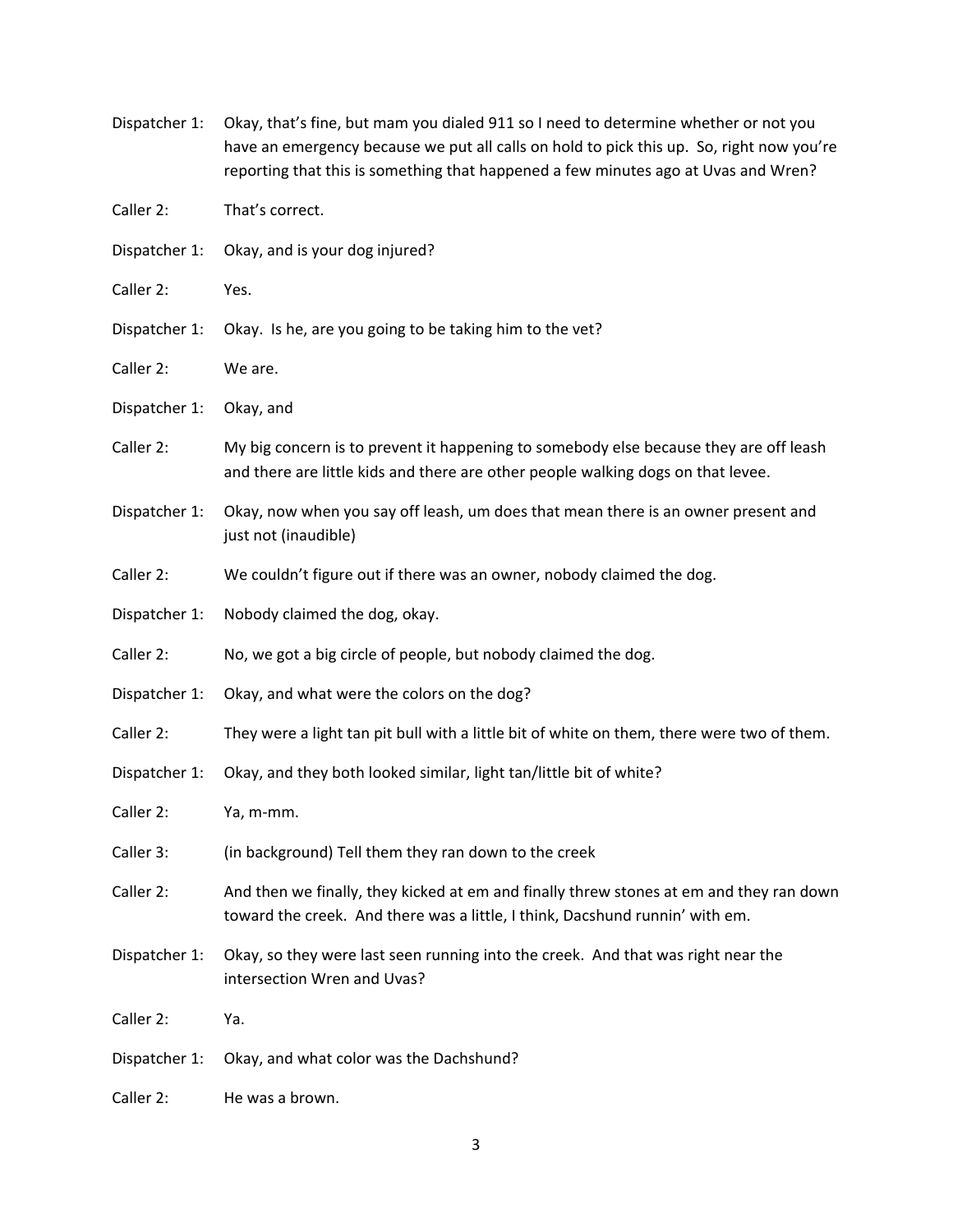| Dispatcher 1: | Okay. Okay, and you mentioned a broken wrist. Are you requesting an ambulance?                                                                                                                             |
|---------------|------------------------------------------------------------------------------------------------------------------------------------------------------------------------------------------------------------|
| Caller 2:     | No, I'm going there on my own to                                                                                                                                                                           |
| Dispatcher 1: | Okay                                                                                                                                                                                                       |
| Caller 2:     | to seek help.                                                                                                                                                                                              |
| Dispatcher 1: | Okay, and are you going to be taking your dog to the vet now or did want to speak to<br>animal control before? I don't know how badly injured your dog is.                                                 |
| Caller 2:     | No, we'll take the dog down.                                                                                                                                                                               |
| Dispatcher 1: | You're gonna take him first?                                                                                                                                                                               |
| Caller 2:     | Yep.                                                                                                                                                                                                       |
| Dispatcher 1: | So, do you want to go ahead and give us a call when you get back and we'll have animal<br>control come out? Or do you just want us to keep a look out for the dogs on the levee?                           |
| Caller 2:     | I want animal control to look for the dogs on the levee.                                                                                                                                                   |
| Dispatcher 1: | Okay, so you don't necessarily want contact with them you just want                                                                                                                                        |
| Caller 2:     | No.                                                                                                                                                                                                        |
| Dispatcher 1: | them to look for the dogs on the levee                                                                                                                                                                     |
| Caller 2:     | No, I do. I want to prevent this happening to                                                                                                                                                              |
|               |                                                                                                                                                                                                            |
| Dispatcher 1: | Okay                                                                                                                                                                                                       |
| Caller 2:     | somebody else, something worse.                                                                                                                                                                            |
| Dispatcher 1: | Okay, and could I get your name?                                                                                                                                                                           |
| Caller 2:     | Doris Knapp, K-N-A-P-P                                                                                                                                                                                     |
| Dispatcher 1: | Okay, I will go ahead and put in this information and have my Animal Control Officer go<br>and take a look at the levee, and I'll still let her know your information in case she needs<br>to contact you. |
| Caller 2:     | My number is                                                                                                                                                                                               |
| Dispatcher 1: | Okay, and your address on Bristlecone?                                                                                                                                                                     |

4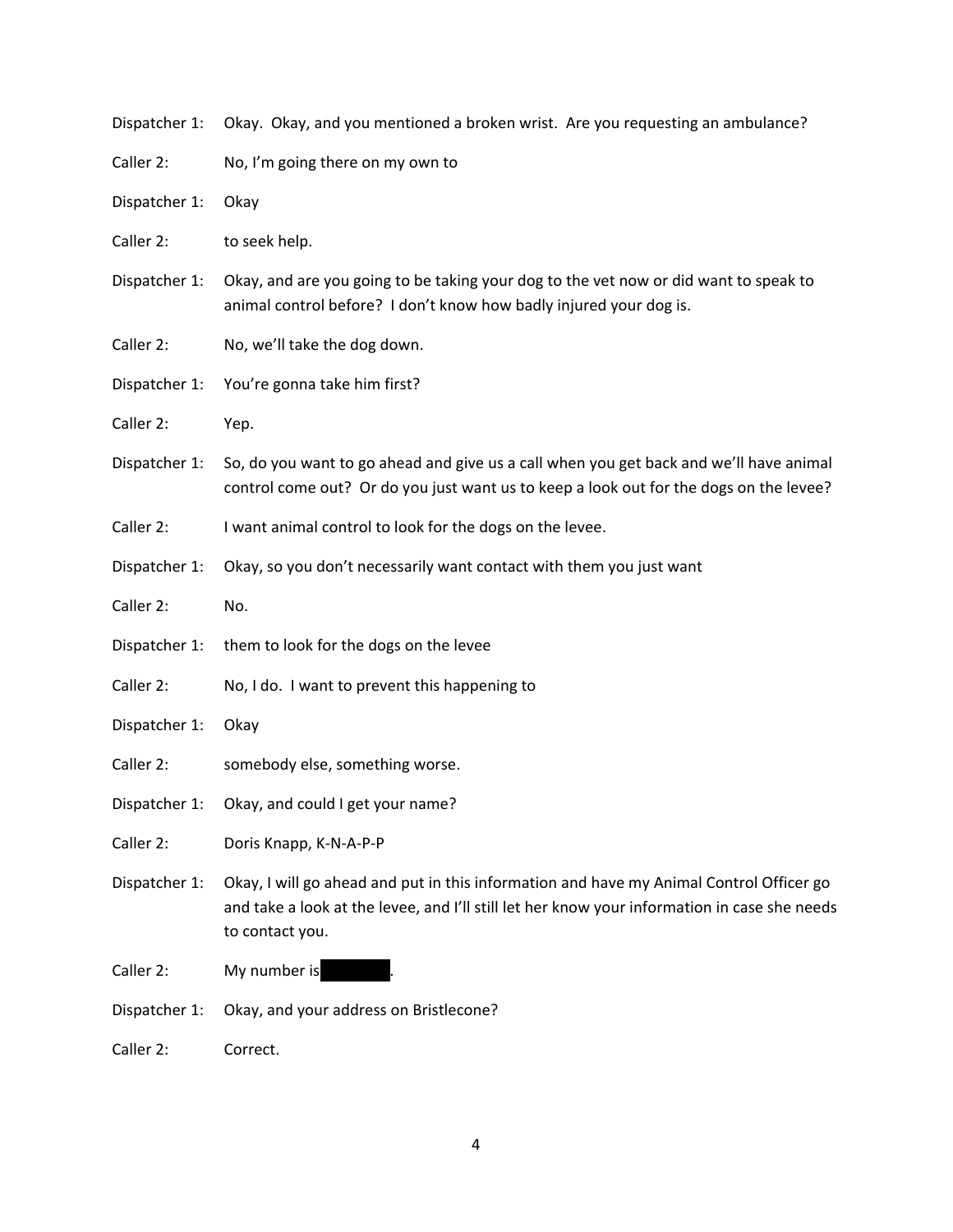- Dispatcher 1: Okay, excellent Ms. Knapp. We'll go ahead and pass this on to Animal Control Officer and get her out to the levee.
- Caller 2: I appreciate it very much. Bye
- Dispatcher 1: Okay, no problem,
- Caller 2: B-bye.
- Dispatcher 1: b-bye.
- (END OF CALL)

# **Inbound call to Dispatch (Non‐emergency line)**

- Caller 3: Inaudible
- Dispatcher 1: Gilroy Police & Fire, this is Mary.
- Caller 3: Hi uh, I need to report a ah animal attack.
- Dispatcher 1: Okay, where did this happen at?
- Caller 3: uh, between, On Wren and Uvas.
- Dispatcher 1: Wren and Uvas?
- Caller 3: On the levee.
- Dispatcher 1: Okay. Were you attacked or was your dog attacked?
- Caller 3: Uh, my Mom and my dog. My Mom got knocked over and it attacked my dog and my
- Dispatcher 1: I think I already talked to your Mom.
- Caller 3: My Mom broke her wrist.
- Dispatcher 1: Yeah, I already talked to your Mom
- Caller 3: Oh, you did?
- Dispatcher 1: Ya, she didn't want a report. She just wanted us to
- Caller 3: She did want a report
- Dispatcher 1: No, no listen to what I'm saying: she did not want a report, she just wanted us to respond to the levee and see if we could track the dogs down.
- Caller 3: Have you, are you responding to it?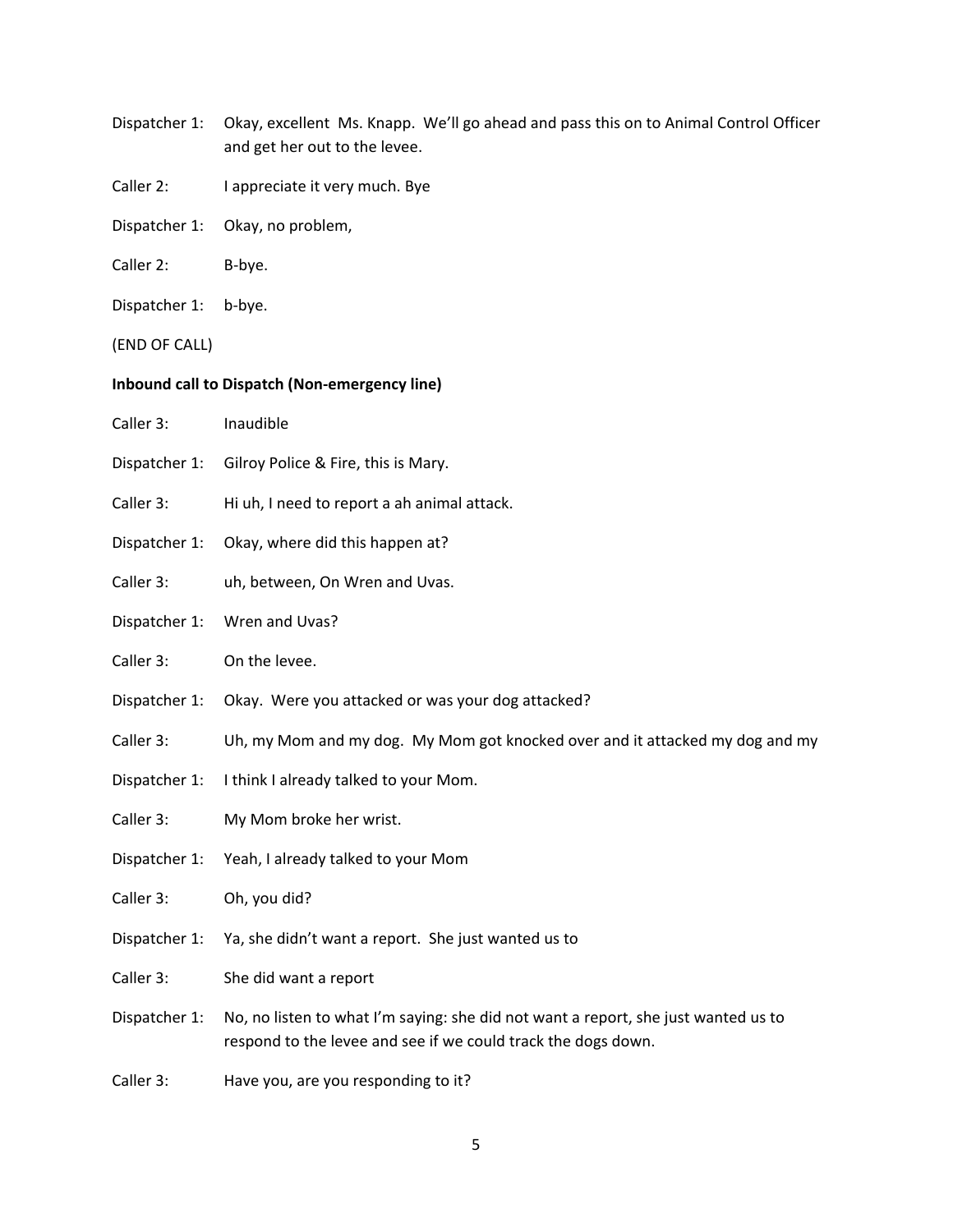| Dispatcher 1: | Well, we don't have anybody to respond yet, but we will send an Officer out as soon as<br>we do.                                                                                                                            |
|---------------|-----------------------------------------------------------------------------------------------------------------------------------------------------------------------------------------------------------------------------|
| Caller 3:     | (to Caller 2 in the background) Why don't you want to report it Mom? In case they                                                                                                                                           |
| Caller 2:     | (background) I do want to report it                                                                                                                                                                                         |
| Caller 3:     | She does want to report it.                                                                                                                                                                                                 |
| Dispatcher 1: | Okay, I asked her several times if she wanted to be contacted by an Animal Control<br>Officer and she said no. She just wanted somebody to check the levee.                                                                 |
| Caller 3:     | She would like to be contacted, here's the phone, she told me right now, here's the<br>phone                                                                                                                                |
| Caller 2:     | Hello.                                                                                                                                                                                                                      |
| Dispatcher 1: | Hi mam. I specifically asked if you wanted contact by an Animal Control Officer and you<br>said no, you just wanted the levee checked for the dogs. So, do you want to be<br>contacted by an Animal Control Officer         |
| Caller 2:     | Well, then I want Animal Control to come and talk to me because I want to make sure<br>they went out there because I don't want somebody to die over this.                                                                  |
| Dispatcher 1: | Okay, well it's gonna be a Police Officer because we don't have an Animal Control<br>Officer on duty right now                                                                                                              |
| Caller 2:     | I don't I don't, you know it makes me no difference                                                                                                                                                                         |
| Dispatcher 1: | Okay                                                                                                                                                                                                                        |
| Caller 2:     | who goes out, I am, I am very, I'm very concerned                                                                                                                                                                           |
| Dispatcher 1: | Mrs. Knapp, I understand that but that's why I asked                                                                                                                                                                        |
| Caller 2:     | Okay, I didn't understand that                                                                                                                                                                                              |
| Dispatcher 1: | Okay, but but what I need to know now is, are, when are you gonna be available for<br>contact. You said you're taking your dog to the vet. Do you want to call us when you<br>get back                                      |
| Caller 2:     | No, I am not taking my dog to the vet. I am gonna have to have somebody else do it<br>because I am not in any condition at the moment to go to the vet. I'm gonna have to<br>end up going down to get an xray on the wrist. |
| Dispatcher 1: | Okay, then what I need to know is when you will be available to be contacted. Because<br>if you need to go seek medical attention and also your dog needs to go to the vet,                                                 |

6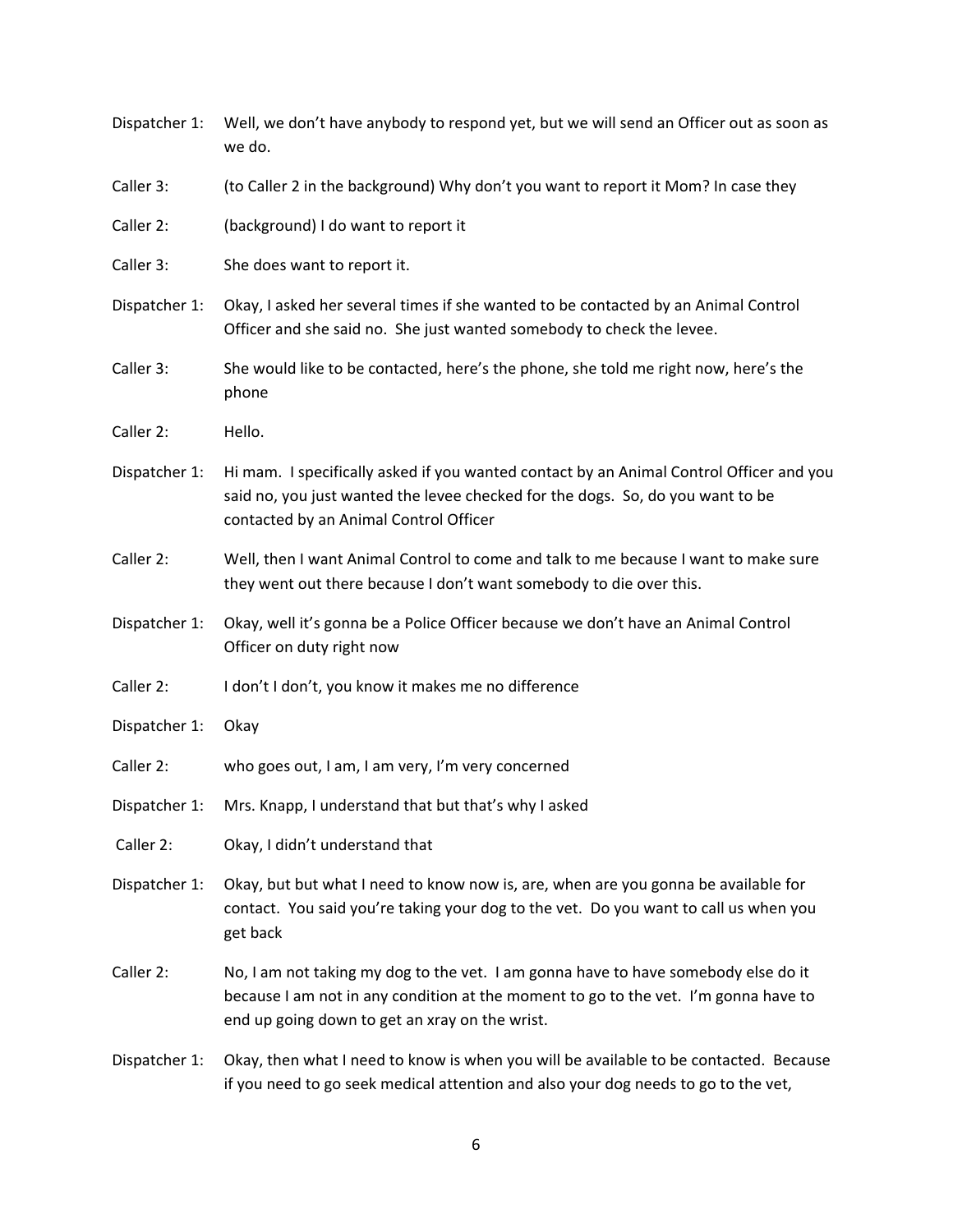| Caller 2:     | Uh hum                                                                                                                                                                     |
|---------------|----------------------------------------------------------------------------------------------------------------------------------------------------------------------------|
| Dispatcher 1: | do you/are you home now? Or? Do you want to wait for an Officer now or do you want<br>to go take care of yourself first and call us when you're available to be contacted? |
| Caller 2:     | Doesn't make any difference. It doesn't make a difference.                                                                                                                 |
| Dispatcher 1: | Okay                                                                                                                                                                       |
| Caller 2:     | I want them to deal with the dogs on the levee first and then they can contact me and                                                                                      |
| Caller 3:     | (in background) they're not gonna do that. They have to contact you first.                                                                                                 |
| Caller 2:     | Oh, alright.                                                                                                                                                               |
| Dispatcher 1: | No we don't                                                                                                                                                                |
| Caller 2:     | I'll wait here                                                                                                                                                             |
| Dispatcher 1: | No, no mam. Mam, Mrs. Knapp                                                                                                                                                |
| Caller 2:     | I'll wait here. I'm just kind of emotional right now                                                                                                                       |
| Dispatcher 1: | , he is telling you something that is not true. We do not have to contact you first, before<br>we go to the levee.                                                         |
| Caller 2:     | Okay.                                                                                                                                                                      |
| Dispatcher 1: | So if you want, you, it's more important for you to take care of yourself and your dog                                                                                     |
| Caller 2:     | No, it's more important that somebody goes to the levee                                                                                                                    |
| Dispatcher 1: | than for us to go out and check the levee than to actually make contact with you                                                                                           |
| Caller 3:     | (In background) Inaudible                                                                                                                                                  |
| Dispatcher 1: | So, if you                                                                                                                                                                 |
| Caller 2:     | Yes, they can contact me afterward                                                                                                                                         |
| Dispatcher 1: | After we check the levee                                                                                                                                                   |
| Caller 2:     | please. I'm more concerned                                                                                                                                                 |
| Dispatcher 1: | But you are going to wait at home until we get there                                                                                                                       |
| Caller 2:     | I shall                                                                                                                                                                    |